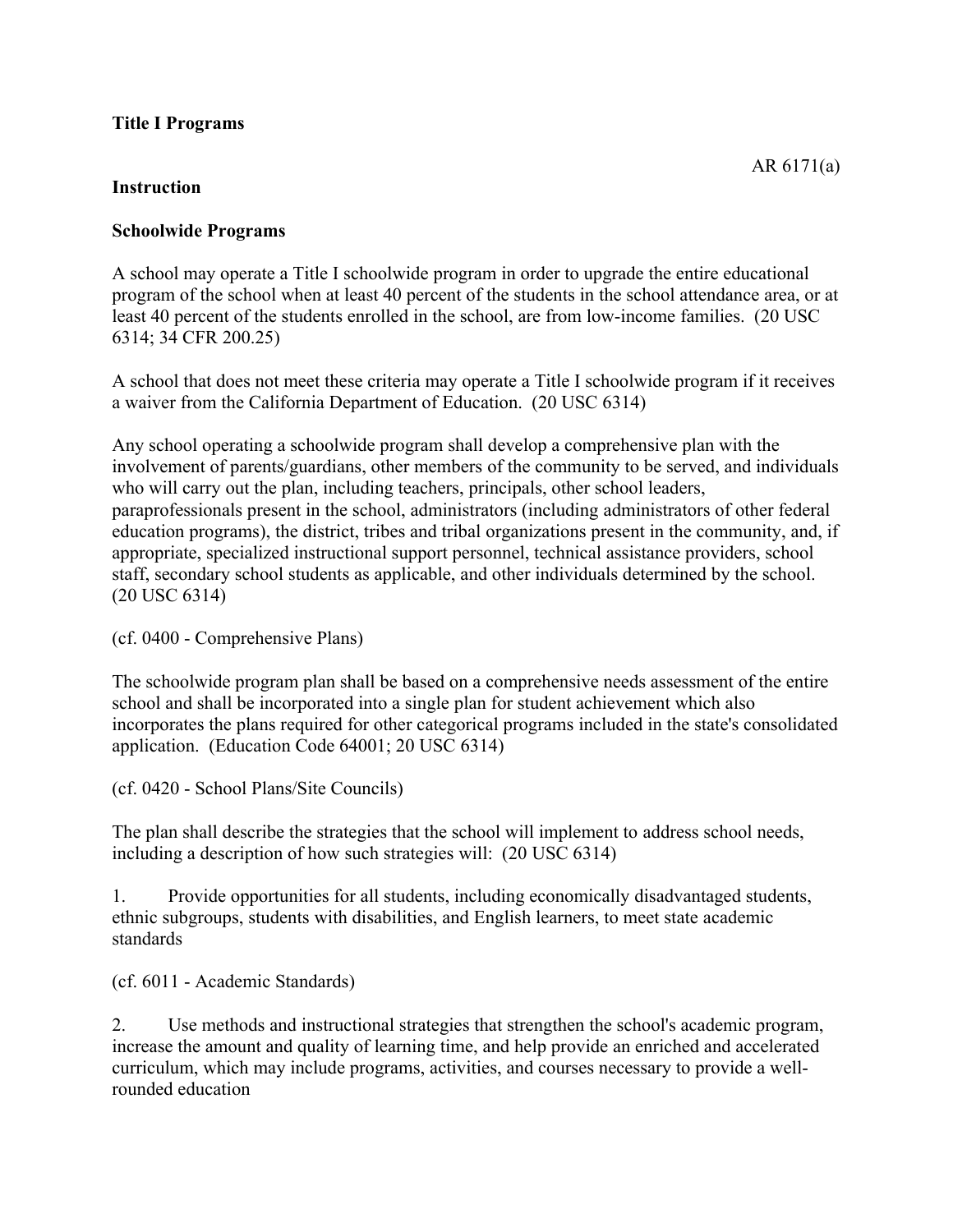(cf. 5148.2 - Before/After School Programs)

(cf. 6111 - School Calendar)

(cf. 6112 - School Day)

(cf. 6141 - Curriculum Development and Evaluation)

(cf. 6177 - Summer Learning Programs)

3. Address the needs of all students in the school, but particularly the needs of those at risk of not meeting state academic standards, through activities which may include the following:

a. Counseling, school-based mental health programs, specialized instructional support services, mentoring services, and other strategies to improve students' skills outside the academic subject areas

(cf. 5141.6 - School Health Services) (cf. 6164.2 - Guidance/Counseling Services) (cf. 6164.5 - Student Success Teams)

b. Preparation for and awareness of opportunities for postsecondary education and the workforce, which may include career and technical education programs and broadening secondary school students' access to coursework to earn postsecondary credit while still in high school

(cf. 6141.4 - International Baccalaureate Program)

(cf. 6141.5 - Advanced Placement)

(cf. 6172.1 - Concurrent Enrollment in College Classes)

(cf. 6178 - Career Technical Education)

c. Implementation of a schoolwide tiered model to prevent and address problem behavior, and early intervention services, coordinated with similar activities and services carried out under the Individuals with Disabilities Education Act

d. Professional development and other activities for teachers, paraprofessionals, and other school personnel to improve instruction and use of data from academic assessments and to recruit and retain effective teachers, particularly in high-need subjects

(cf. 4111/4211/4311 - Recruitment and Selection)

(cf. 4131 - Staff Development)

(cf. 4222 - Teacher Aides/Paraprofessionals)

(cf. 4231 - Staff Development)

(cf. 4331 - Staff Development)

e. Strategies for assisting preschool children in the transition from early childhood education programs to local elementary school programs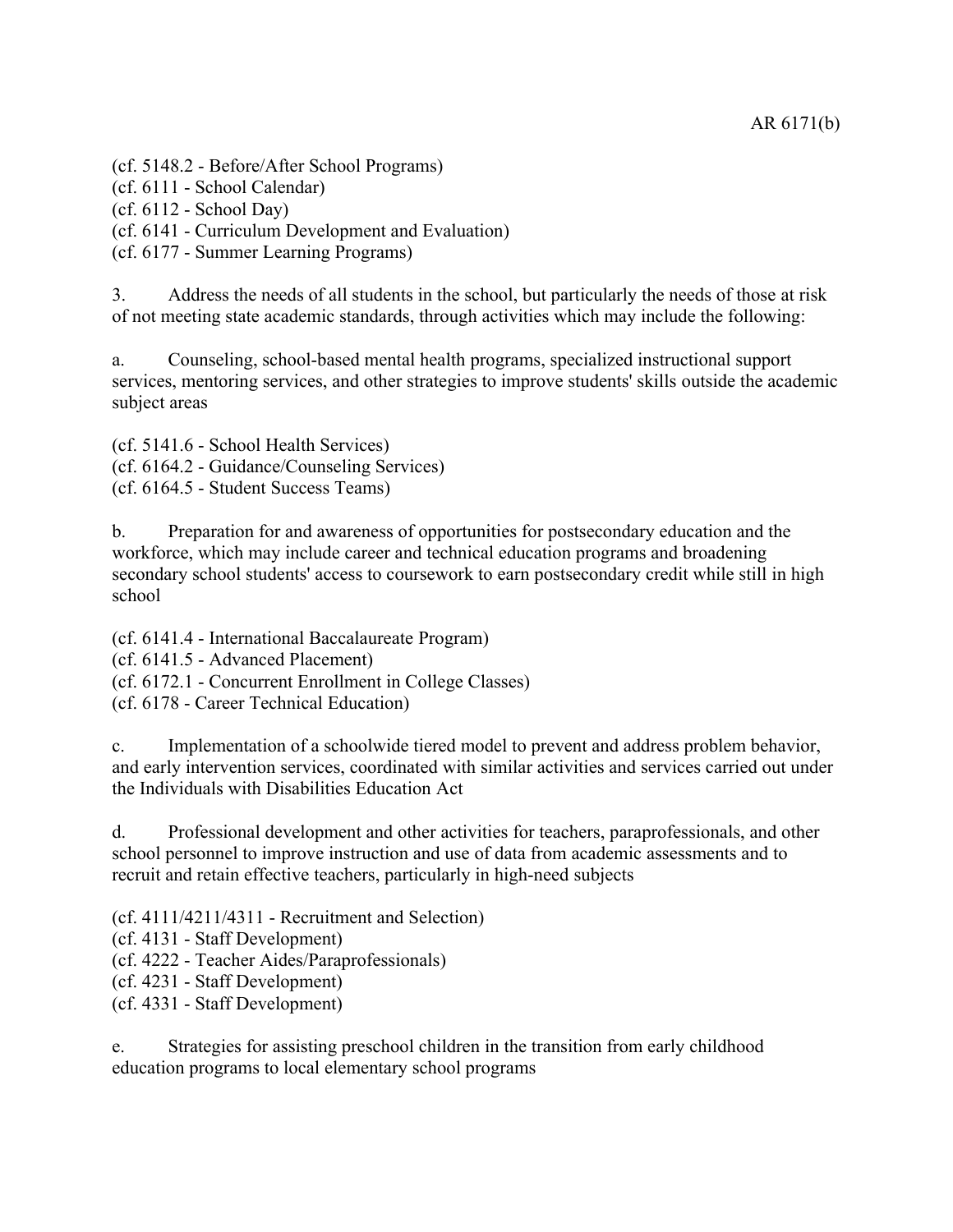(cf. 5148.3 - Preschool/Early Childhood Education)

The plan shall also include a description of any applicable federal, state, and local programs that will be consolidated in the schoolwide program. (20 USC 6314; 34 CFR 200.27)

The plan and its implementation shall be regularly monitored and revised as necessary based on student needs to ensure that all students are provided opportunities to meet state academic standards. (20 USC 6314)

## **Targeted Assistance Programs**

Any school that receives Title I funds but does not operate a schoolwide program shall use Title I funds to provide services to eligible students who are failing, or most at risk of failing, to meet state academic standards. Students shall be identified on the basis of multiple, educationally related, objective criteria, except that students in preschool through grade 2 shall be selected solely on the basis of criteria, including objective criteria, established by the district and supplemented by the school. (20 USC 6315)

Eligible students include those who are economically disadvantaged; students with disabilities; migrant students, including those who participated in a migrant education program pursuant to 20 USC 6391-6399 in the preceding two years; English learners; students who participated in a Head Start or state preschool program in the preceding two years; students in a local institution for neglected or delinquent children and youth or attending a community day program for such students; and homeless students. (20 USC 6315)

Any targeted assistance program shall: (20 USC 6315)

1. Use program resources to help participating students meet state academic standards, which may include programs, activities, and academic courses necessary to provide a wellrounded education

2. Use methods and instructional strategies that strengthen the academic program, through activities which may include:

a. Expanded learning time, before- and after-school programs, and summer programs and opportunities

b. A schoolwide tiered model to prevent and address behavior problems, and early intervention services, coordinated with similar activities and services carried out under the Individuals with Disabilities Education Act

3. Coordinate with and support the regular education program, which may include services to assist preschool students in the transition to elementary school programs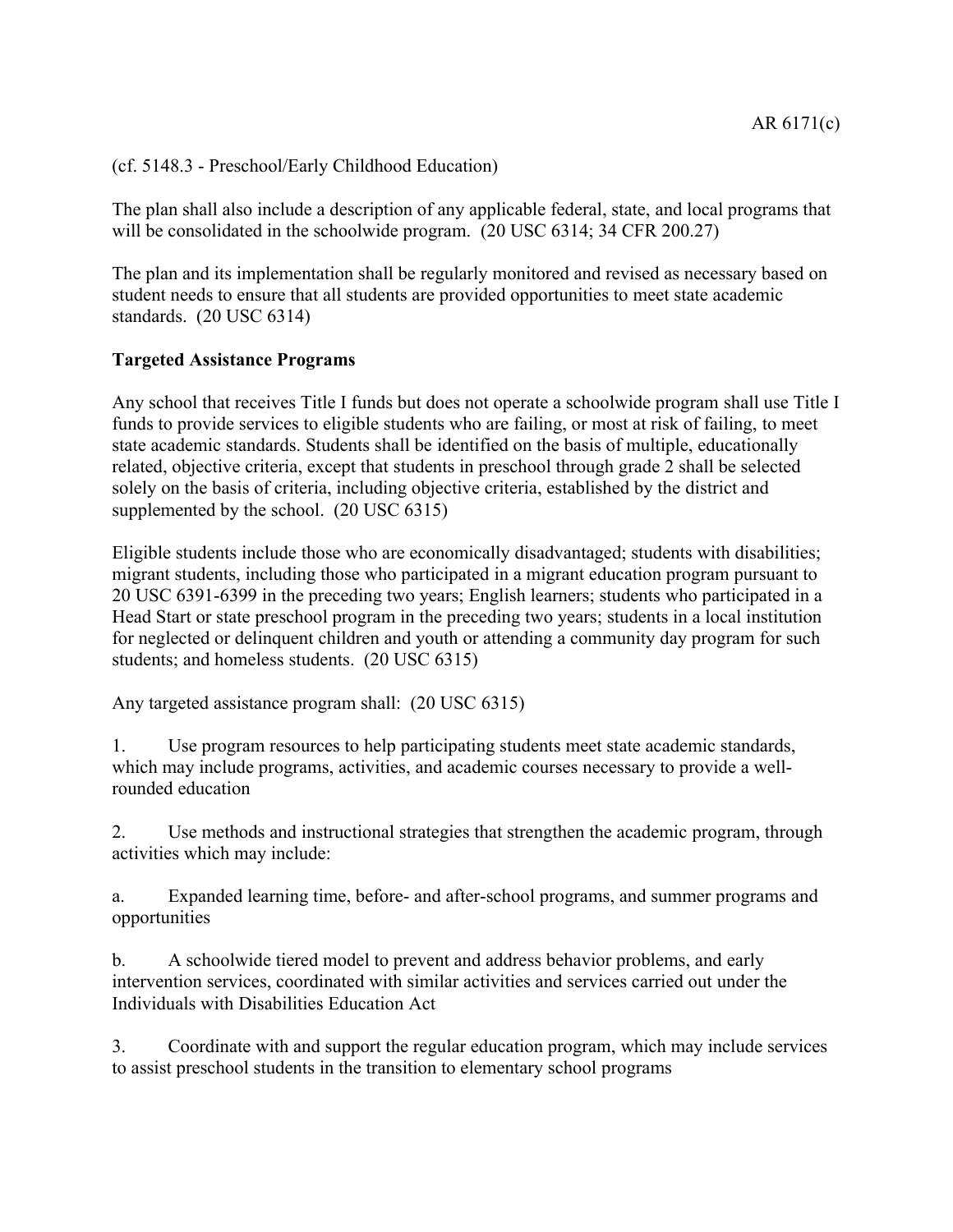4. Provide professional development to teachers, principals, other school leaders, paraprofessionals, and, if appropriate, specialized instructional support personnel and other school personnel who work with eligible students in Title I programs or in the regular education program. The professional development shall be provided using funds from Title I and, to the extent practicable, other sources.

5. Implement strategies to increase the involvement of parents/guardians of participating students

6. If appropriate and applicable, coordinate and integrate federal, state, and local services and programs, such as programs supported by the Elementary and Secondary Education Act, violence prevention programs, nutrition programs, housing programs, Head Start programs, adult education programs, career technical education programs, and comprehensive or targeted support and improvement activities under 20 USC 6311

7. Provide assurances to the Superintendent or designee that the program will:

a. Help provide an accelerated, high-quality curriculum

b. Minimize the removal of students from the regular classroom during regular school hours for instruction supported by Title I funds

c. On an ongoing basis, review the progress of participating students and revise the targeted assistance program, if necessary, to provide additional assistance to enable such students to meet state academic standards

# **Participation of Private School Students**

Teachers and families of participating private school students shall have an opportunity to participate, on an equitable basis, in parent/guardian and family engagement activities and professional development pursuant to 20 USC 6318. (20 USC 6320, 7881)

Each year the Superintendent or designee shall contact officials of private schools with students who reside within district boundaries, regardless of whether the private school they attend is located within the district or whether or not those officials have previously indicated any interest in program participation, and invite them to a meeting to discuss the intent of Title I and the roles of public and private school officials.

The Superintendent or designee shall consult with appropriate private school officials, in a meaningful and timely manner, during the design and development of the district's Title I programs, with the goal of reaching agreement on how to provide equitable and effective programs for eligible private school students. Such consultation shall occur before the district makes any decision that affects the opportunities of eligible private school students to participate in Title I programs and shall include consultation on issues such as the following: (20 USC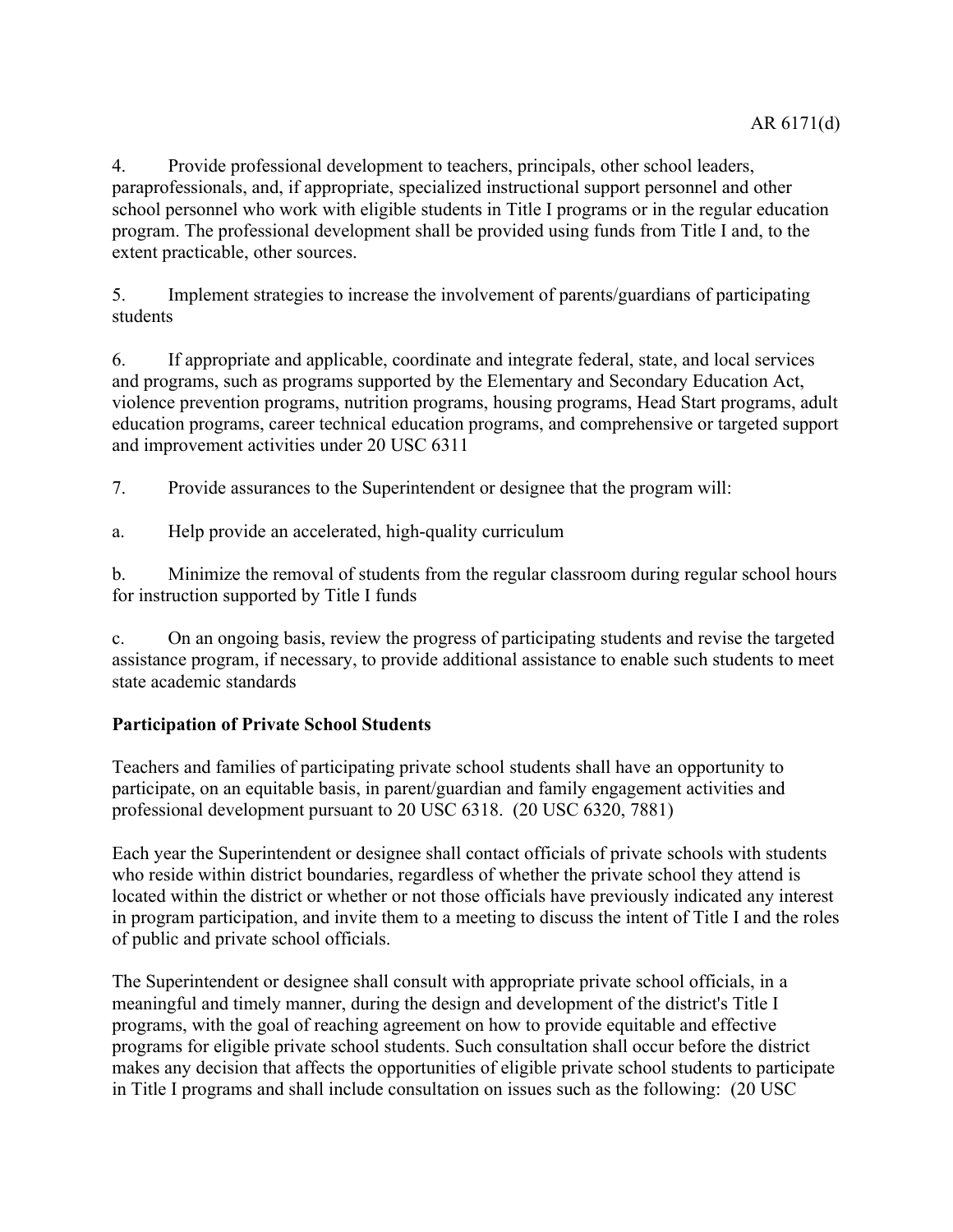# 6320, 7881; 34 CFR 200.56)

1. How the needs of private school students will be identified

2. What services will be offered

3. How, where, and by whom the services will be provided

4. How the services will be academically assessed and how assessment results will be used to improve those services

5. The size and scope of the equitable services to be provided to eligible private school students, the proportion of funds to be allocated for such services, and how that proportion of funds is determined

6. The method or sources of data that are used to determine the number of students from low-income families in participating school attendance areas who attend private schools

7. How and when the district will make decisions about the delivery of services to such students, including a thorough consideration and analysis of the views of private school officials on the provision of services through a third-party provider

8. How, if the district disagrees with the views of private school officials on the provision of services through a third-party provider, the district will provide to private school officials a written analysis of the reasons that the district has chosen not to use a contractor

9. Whether the district will provide services directly or through a separate government agency, consortium, entity, or third-party contractor

10. Whether to provide services to eligible private school students by pooling funds or on a school-by-school basis

11. When services will be provided, including the approximate time of day

12. Whether to consolidate and use funds provided under Title I with other funds available for services to private school students

If the district disagrees with the views of private school officials with respect to any of the above issues, the district shall provide the officials, in writing, the reasons that the district disagrees. (20 USC 6320)

Meetings between district and private school officials shall continue throughout implementation and assessment of services. (20 USC 6320)